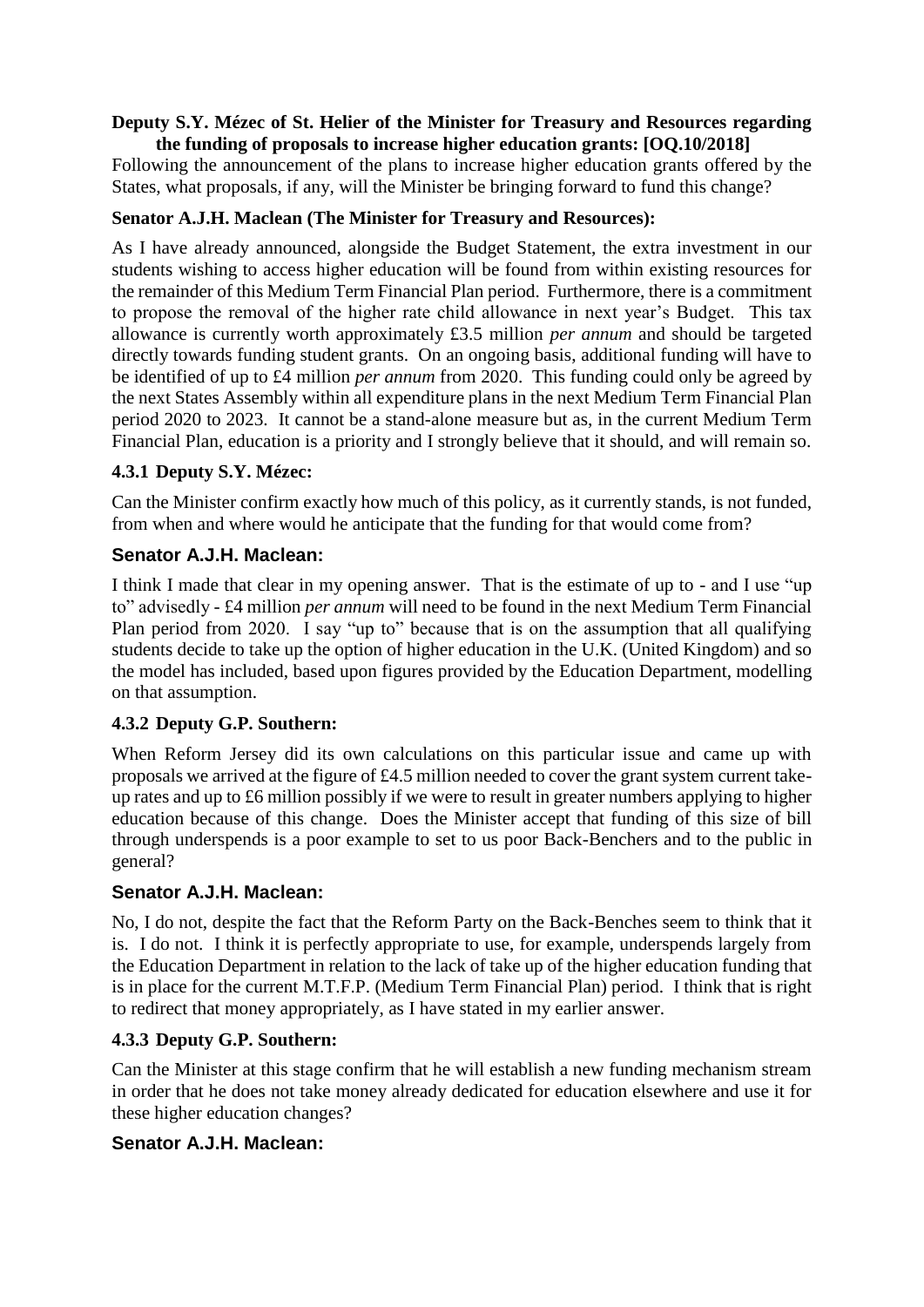I think it has also been made clear that underspends from Education deal with the majority of the requirement for the period stated. There is just short of £1.7 million. I think it is £1.68 million in fact. By 2019 there will need to be found from general underspends, and I cannot identify exactly where that is going to be, but as the Deputy will know and Members will be well aware, as an example last year there was in excess of £30 million of underspends across all departments. This is a priority and it will be treated as such when considering the use of those underspends for that period.

## **4.3.4 Senator S.C. Ferguson:**

What difference does it make to the funding requirements if the upper limit is reduced?

## **Senator A.J.H. Maclean:**

If the Senator is referring to the £150,000, then it would depend on the amount that it is reduced by. There is some modelling that has been undertaken looking at each £10,000 that is reduced. If it came down I think by £20,000 or so then that would be the impact per increment.

#### **4.3.5 Senator S.C. Ferguson:**

What other funding suggestions has he considered because underspends is really a bit hit and miss, is it not?

## **Senator A.J.H. Maclean:**

As I said in my answer, the proposal will be for the next Budget to remove the higher rate tax allowance and that accounts for £3.5 million per annum.

#### [11:15]

That will be targeted into this particular scheme, which is, I believe, a most appropriate way forward. Beyond that, the additional funding that is likely to be required of up to £4 million from 2020 will be a matter for the next Medium Term Financial Plan and indeed for this Assembly to prioritise.

## **Senator S.C. Ferguson:**

He has not answered the question. What about the long term?

# **The Deputy Bailiff:**

I am sorry, Senator, that was your second supplemental and the Minister has answered it in the way that he has.

## **4.3.6 Deputy M. Tadier:**

What I know is that if any opposition party came forward with the proposals that the Minister for Treasury and Resources is doing it would quite rightly be shot down in flames. Luckily our proposals are done properly. In the light of that, could I ask the Minister: does he think that it is important that there be a sustainable funding plan put in place for this particular policy; if it is not to be seen by the public and politicians… it is just a cynical election ploy with no sustainable funding?

## **Senator A.J.H. Maclean:**

Everything the Council of Minister has done has sought to have a sustainable funding mechanism. At the beginning of this Government's term there was additional funding identified for Health £40 million; for Education £11 million; and for Infrastructure £168 million of capital. That funding was found by this Council of Ministers to improve the quality of services that Islanders enjoy in the Island. At the end of the period 2019, we are forecasting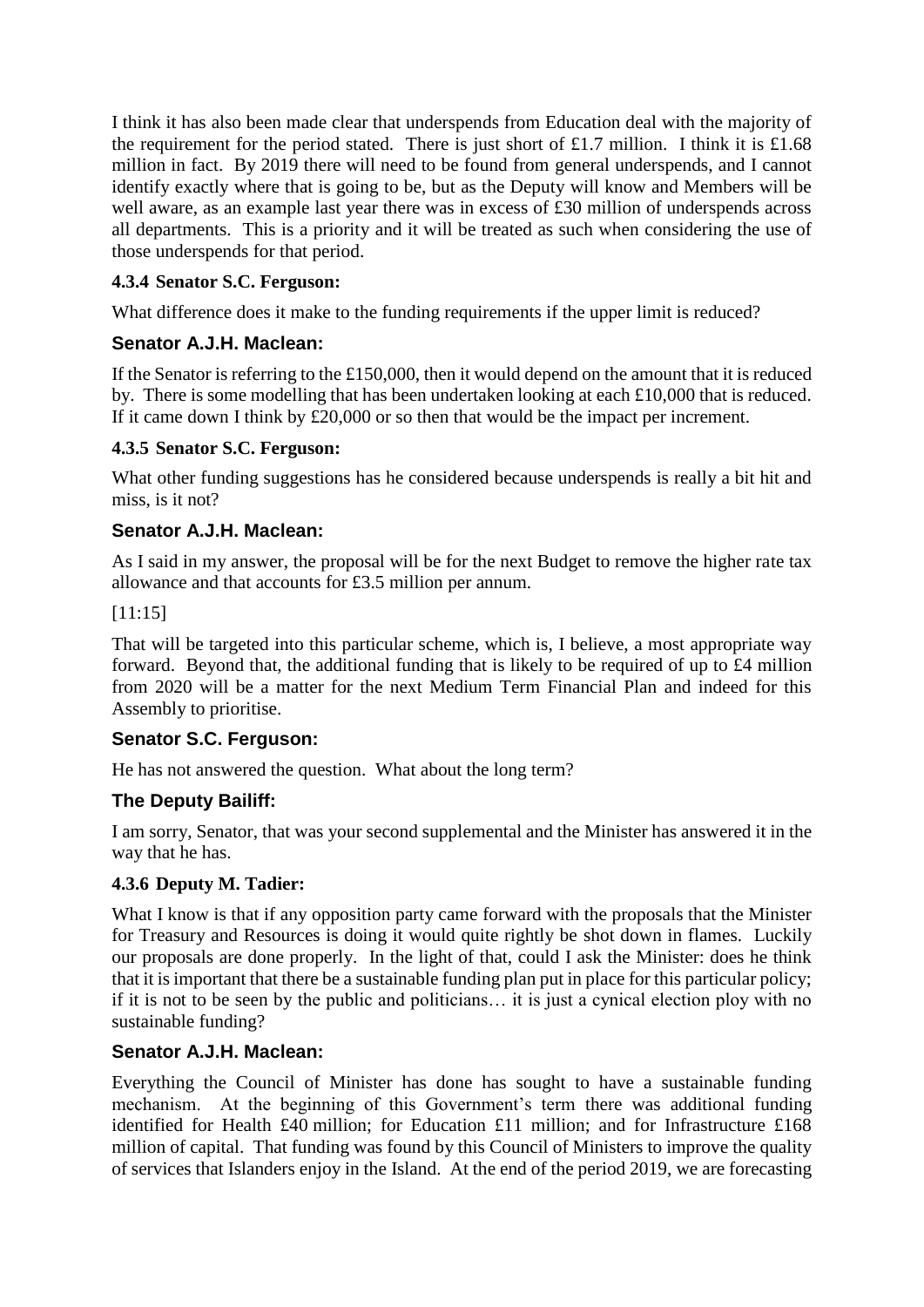still to have balanced budgets. Members will be aware that we have also seen an improvement in public finances. We have seen income rising, tax receipts are up, expenditure levels have been constrained and are down in real terms, and as such, it is fair to say that this is a responsible way to deal with public finances and that is why, I believe, that the proposal that is out for consultation - although Members will be aware that consultation ended on Friday, and I am pleased to say there were more than 3,000 responses - that particular process will lead us to lodge a proposition, which Members will be able to consider with all the relevant details having properly been consulted upon.

## **4.3.7 Deputy M. Tadier:**

Is it not the fact that this Council of Ministers are not investing in real terms after inflation in our key services, be it in Education or elsewhere? Their trick is simply to, yes, have a Pupil Premium for example in Education but after - and only after - having taken £10 million from the most vulnerable in our society in Social Security, and that they are doing exactly the same with this? They are cutting down on allowances, not putting in a sustainable funding plan and just redistributing money with very poor sleight of hand.

## **Senator A.J.H. Maclean:**

I think it was the Reform Party that suggested raising the basic rate of tax, which Members considered at the Budget last year. **[Interruption]**

# **Deputy G.P. Southern of St. Helier:**

Reducing the level of tax for most people.

# **Senator A.J.H. Maclean:**

Raising the basic rate of tax to 25 per cent and the plan was to fund student education from that particular source of revenue. I would call that irresponsible without undertaking the proper work to ensure what the impacts might be on the economy and on the Island of Jersey and, particularly, the quality of life of Islanders. I believe that the proposals put forward by this Government in relation to dealing with an exceptionally important issue of ensuring as many of our students as possible can reach a higher education, or attain a higher education, is the right approach. We have funding in place until 2019. It will be a matter for this Assembly and a future Council of Ministers to identify the additional up to £4 million that will be required. I believe that is perfectly manageable based upon the current position with public finances.

## **Deputy G.P. Southern:**

Point of clarification, if I may.

## **The Deputy Bailiff:**

There is no position to ask for a point of clarification. I can call upon you to ask a supplemental question, which I will do in due order, Deputy.

## **Deputy G.P. Southern:**

It is not my question, Sir.

## **The Deputy Bailiff:**

You can ask a question ...

## **Deputy G.P. Southern:**

I can ask a supplementary question on the basis of what has been ...

## **The Deputy Bailiff:**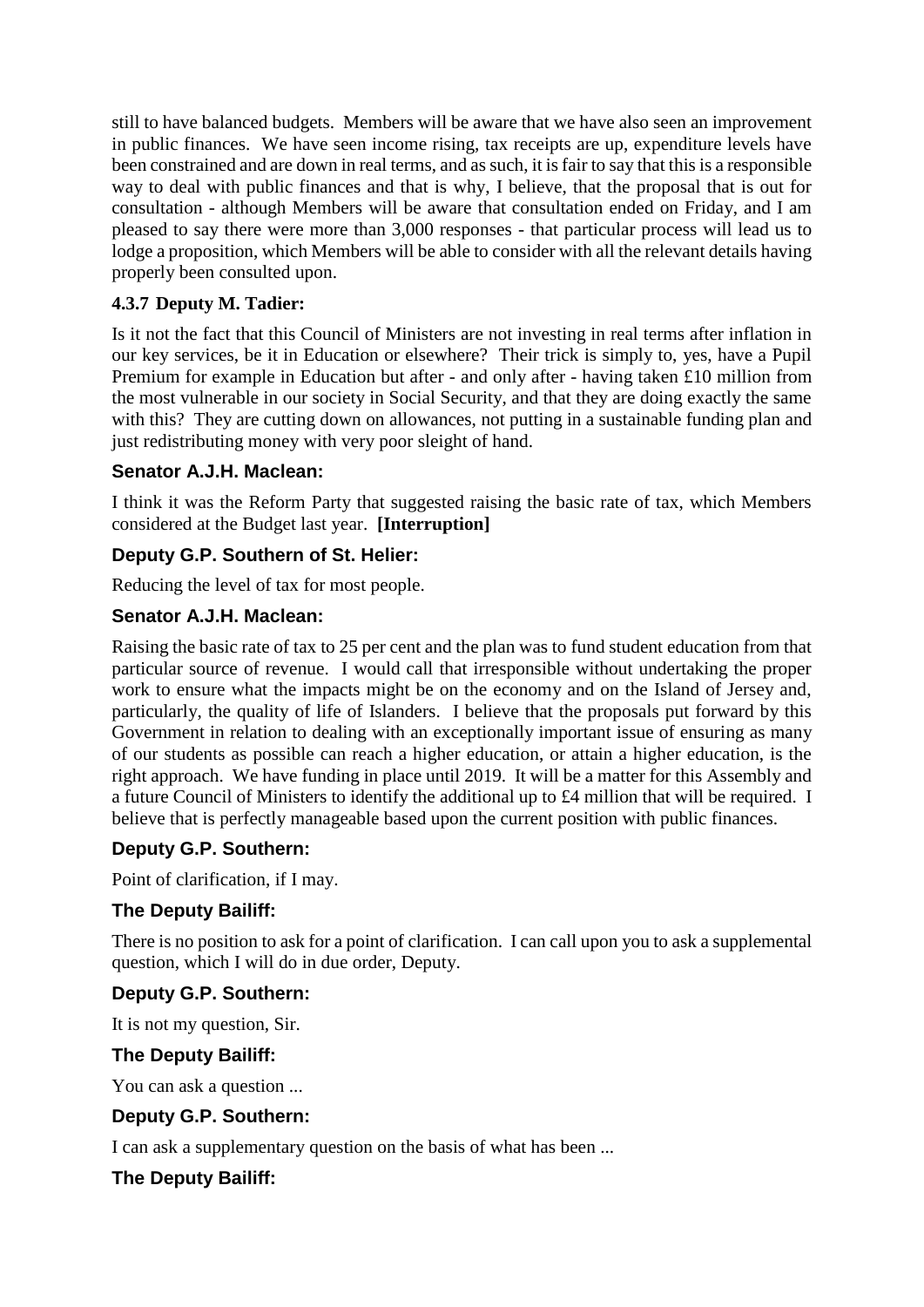Yes, but not yet. There are Members who are on my list before you, and I will call you in due course.

## **4.3.8 Deputy A.D. Lewis of St. Helier:**

As you can imagine, the public that are most interested in the subject were delighted with the Minister's announcement in the Budget. However, what concerns the most is not where the money is going to come from but when it is going to happen. Can the Minister absolutely assure those that are listening today that this money will be in place in 2019 and for the remaining period that those students will be taking a course that is going to be 3 or 4 years long? People do not want to embark on a university education not knowing that it is fully funded for the next 3 and 4 years. What assurance can he give today that that will happen?

#### **Senator A.J.H. Maclean:**

It is an interesting point; the first part of the question from the Deputy. That is that the consideration that was being given to a loan scheme would have meant that the ability to have such a scheme in place for September 2018 would have been nigh on impossible. That in itself was a factor that was taken into consideration. There are many others that I will not go into at this particular point. I can say to the Deputy that the commitment that I have given is that this funding proposal, albeit that it may be adapted somewhat as a result of the consultation, but the principle of this funding proposal has in place funding for the period through this M.T.F.P. period. To give commitments beyond that is not within my gift because quite simply it will be a matter for this Assembly to agree the priority of funding, which I believe they will do. I would be surprised if a future Assembly did not prioritise Education as one of its areas, and as such, I believe there is a sensible and balanced and affordable way forward that is fair that will ensure that this proposal or however it is finally cast - the Members will consider it following the consultation - will be funded into the future, as indeed I believe it should be.

## **4.3.9 Deputy A.D. Lewis:**

Does that mean the Minister cannot give a categorical assurance that somebody embarking on a 3-year course next year will not know whether that is funded for the endurance of that course. That is simply not acceptable for most families when they are planning their finances. The Minister needs to give categoric assurance that it can be funded for the full length of that course. Otherwise people simply will not commit to that huge financial commitment of higher education.

## **Senator A.J.H. Maclean:**

I believe it can be funded but we have got to be realistic. When there were annual budgets there was no certainty beyond the annual budgets that the Education Department was going to have the funding available, as it did at the time, for higher education and other areas that needed to be funded. When we moved to a Medium Term Financial Plan period it was that period that could be guaranteed because the funding was in place and agreed by this Assembly. It is a function of the way in which the public finances are managed and the Medium Term Financial Plan. It is impossible to give guarantees long into the future, although I understand entirely the point the Deputy is making. But I do not believe once embarking on this particular route that this Assembly, or an Assembly of the future, would not honour a priority of that nature.

## **4.3.10 Connétable J. Gallichan of St. Mary:**

I think for transparency I should mention at this point that I do have a child at university at the moment who will be finished by the time this comes into account. I was going to ask a question very similar to the previous speaker but if I just take it a bit further. Certainty is a very, very big issue. The Minister must appreciate that any underspends in university funding budgets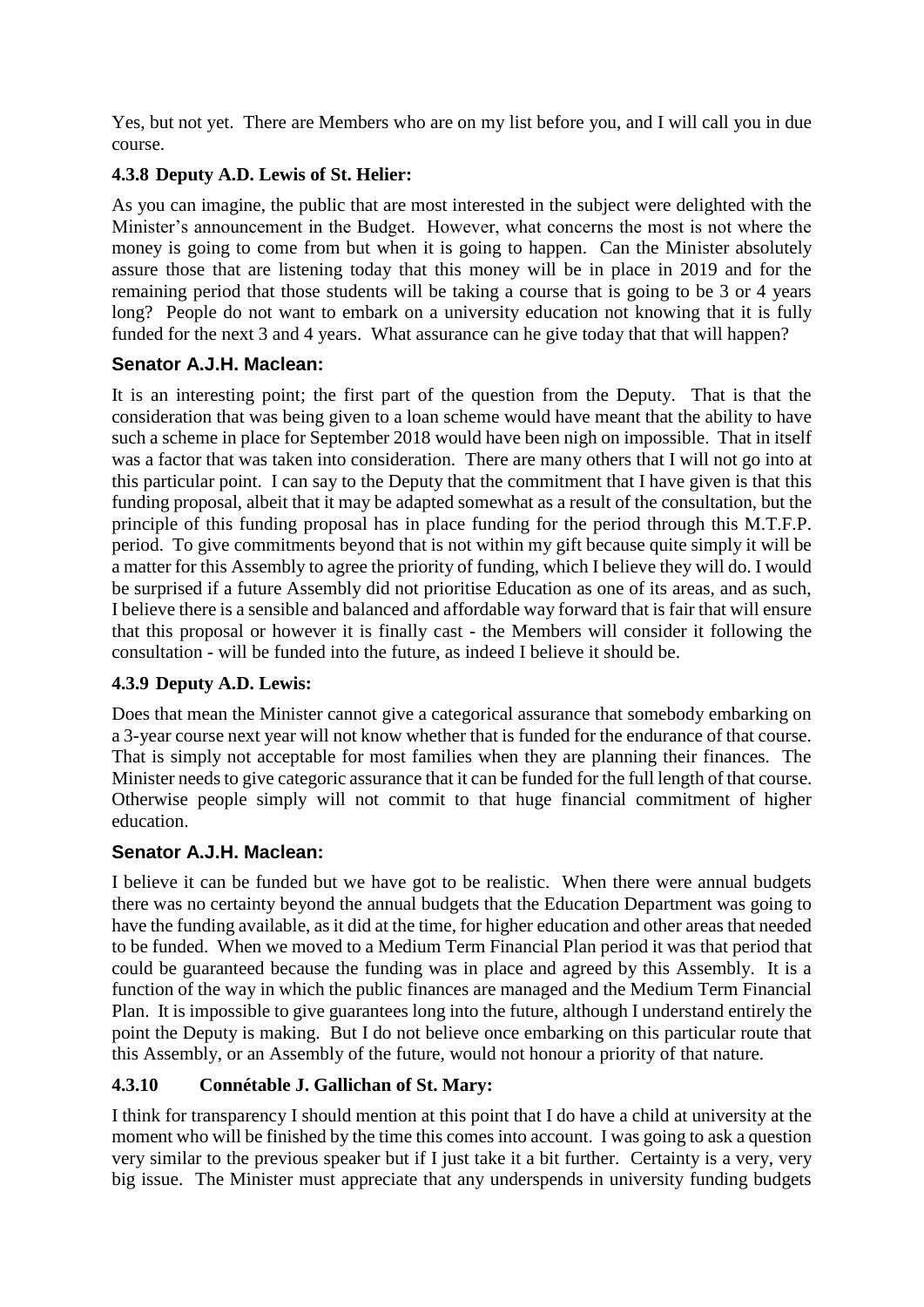that exist at the moment, which can be carried forward, are simply down to the fact that youngsters have not taken the advantage of ... have not been able to go to university because of the funding worries that have constrained them. It is very interesting that we find ourselves going from a position, and speaking from experience, when one might have benefited from zero per cent assistance to going to 100 per cent assistant under the new scheme, which is a staggering thing. I just wonder if the priority that is placed on education here ... we have had this priority for education for a long time but the funding issue has gone on for a long time ...

# **The Deputy Bailiff:**

Connétable, I have to ask you to address a precise question.

## **The Connétable of St. Mary:**

I am sorry, but this is such a big issue for parents.

## **The Deputy Bailiff:**

But it still has to be a question.

#### **The Connétable of St. Mary:**

Yes, it is going to be a question. Does the Minister really believe that this funding proposal that he has got forward can be sustainable? Does he really believe that when in the past we have been unable to offer anything at all to the majority of these parents?

#### **Senator A.J.H. Maclean:**

Let me be clear to the Constable, and hopefully others. I do believe that this can be delivered and I do believe it can be sustainable. We have strong public finances. We have put together a plan which I believe is a realistic, fair and affordable plan, and I believe it will be delivered on. I was of the belief that the problems or challenges for higher education or attaining higher education for students, and I am sorry that the Constable's own experience has meant that she has not been able to benefit in the same way. There are many, many others in this Island that have been in a similar position. So it is not unique. We put additional funding in through the M.T.F.P. Addition, an extra £2 million per annum by 2019 thinking that was going to help solve the problem. The problem was far bigger than that. The structure was meaning that too few people were able to attain this funding. That is why there are underspends available within Education because they were not able to get the money out. I believe, therefore, that this new system is going to be a massive improvement.

## **4.3.11 The Connétable of St. Mary:**

If the Minister acknowledges that the system was faulty before because people could not access it, will he apologise to those people who have not been able to access higher education as a result of the system that has been in place for so long?

## **Senator A.J.H. Maclean:**

I do not think it is for me to apologise. There was a significant amount of funding, £10 million, £10.5 million worth of funding is in the Budget for higher education purposes with the Education Department. That is a significant investment. I think the fact that some have found it more difficult to access it than others is, without doubt, regrettable. I think what we need to do is focus, as Treasury have done, together with colleagues in Education, on improving what was there. Many people do access higher education funding. I think the number is something like 1,100 or 1,200 *per annum*. We want to see more going. That is why these changes are being put in place to improve the position over what is currently in place.

## **4.3.12 Deputy S.M. Wickenden of St. Helier:**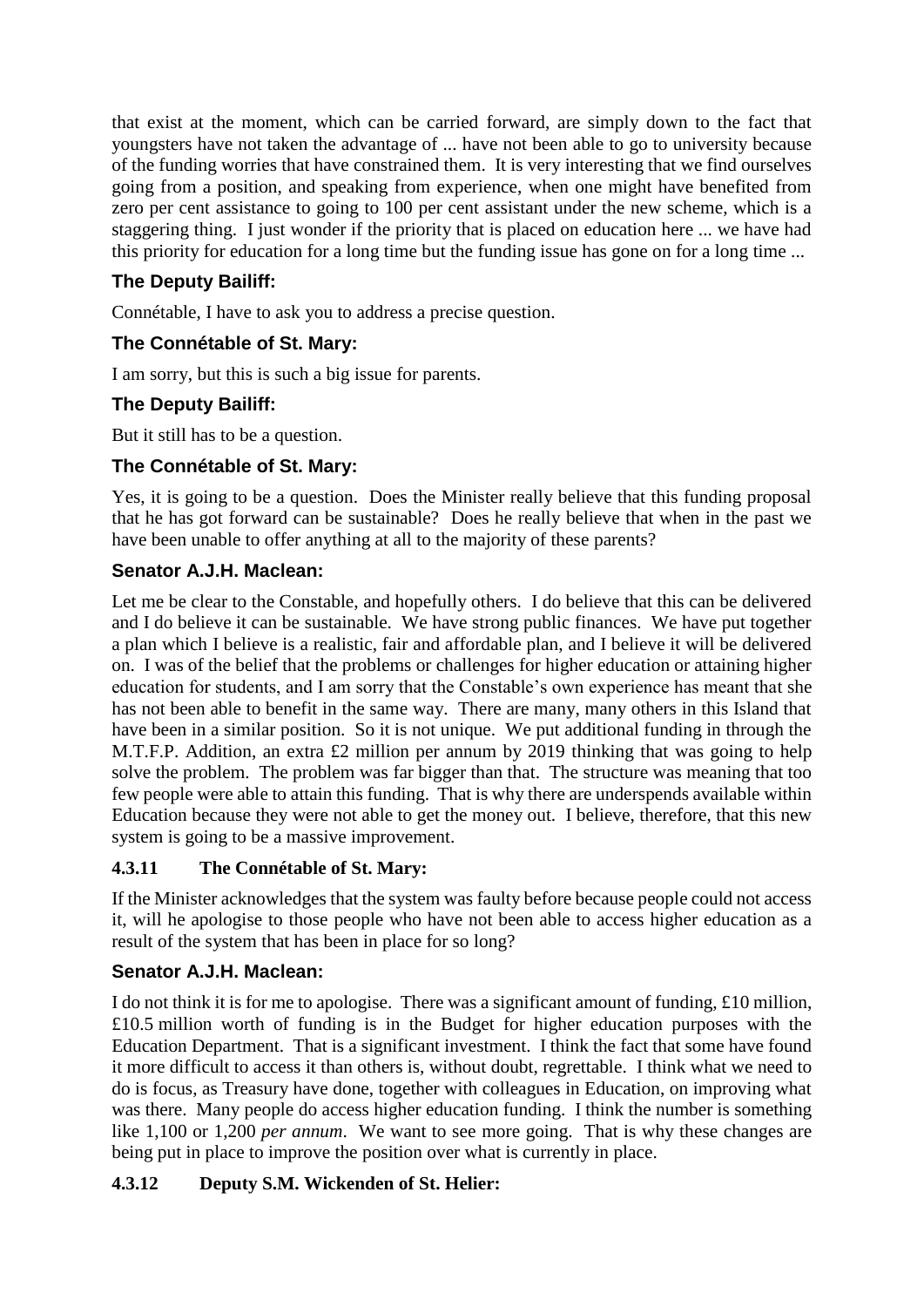It does sound like the Minister for Treasury and Resources is saying that it is not possible to create a sustainable funding mechanism beyond the term of the Medium Term Financial Plan. But my question would be - I would just like clarification - the Minister is not going to bring forward a sustainable funding mechanism therefore leaving it to the next Minister for Treasury and Resources to bring forward the plans to keep this funding mechanism sustainable and if it is not possible or it is not chosen to be possible, then this funding mechanism will only be up until the end of 2019, and that is a poor show for the people of Jersey.

# **The Deputy Bailiff:**

I am not sure there was a question there, Deputy.

#### **Deputy S.M. Wickenden:**

Can the Minister clarify that he is not bringing forward a sustainable funding mechanism therefore leaving it to the next Minister for Treasury and Resources to bring forward a sustainable funding mechanism, and if they cannot then this will stop?

#### **Senator A.J.H. Maclean:**

This is the function of public finances, full stop. It is not just in relation to this particular issue. This Minister for Treasury and Resources and this Government and this Assembly cannot commit a future Minister for Treasury and Resources, Government or Assembly to expenditure. I am not saying that there is not a sustainable option available. I have absolute confidence that sustainable options for prioritising education, as has been the case in the current Medium Term Financial Plan, will be the case in the future. I do believe that this level of funding, it is both affordable and a sustainable solution, is going to be put in place. But it is not within my gift, this Government's gift, or this Assembly's gift, to tie the hands of a future Assembly.

## **4.3.13 Deputy G.P. Southern:**

I would just like to ask the Minister for Treasury and Resources to revise his view of what he says is our proposal of a reduction of the marginal rate of income tax from 26 per cent to 25 per cent - 26 to 25 - he has just said is an increase, I believe. Would he like to revisit that definition of increase or decrease?

#### **Senator A.J.H. Maclean:**

I referred to the fact that Reform Jersey's policy was talking about increasing the basic rate of income tax from 20 per cent to 25 per cent.

#### **4.3.14 Deputy G.P. Southern:**

Which it is not. It is decreasing the marginal rate of tax, which most people pay, from 26 per cent to 25 per cent. Can I correct him?

#### **Senator A.J.H. Maclean:**

Indeed, the marginal rate would have reduced by 1 per cent, I accept that. But there would have been a basic rate of tax of 25 per cent, which would have been an entirely significant change to the tax system.

#### **4.3.15 Deputy S.Y. Mézec:**

If you spend an underspend it is not an underspend. Would the Minister confirm with a yes or no whether or not the proposal that he has outlined on increasing higher education grants beyond 2019 produces a deficit of £4 million a year? It is a yes or no question there. I apologise